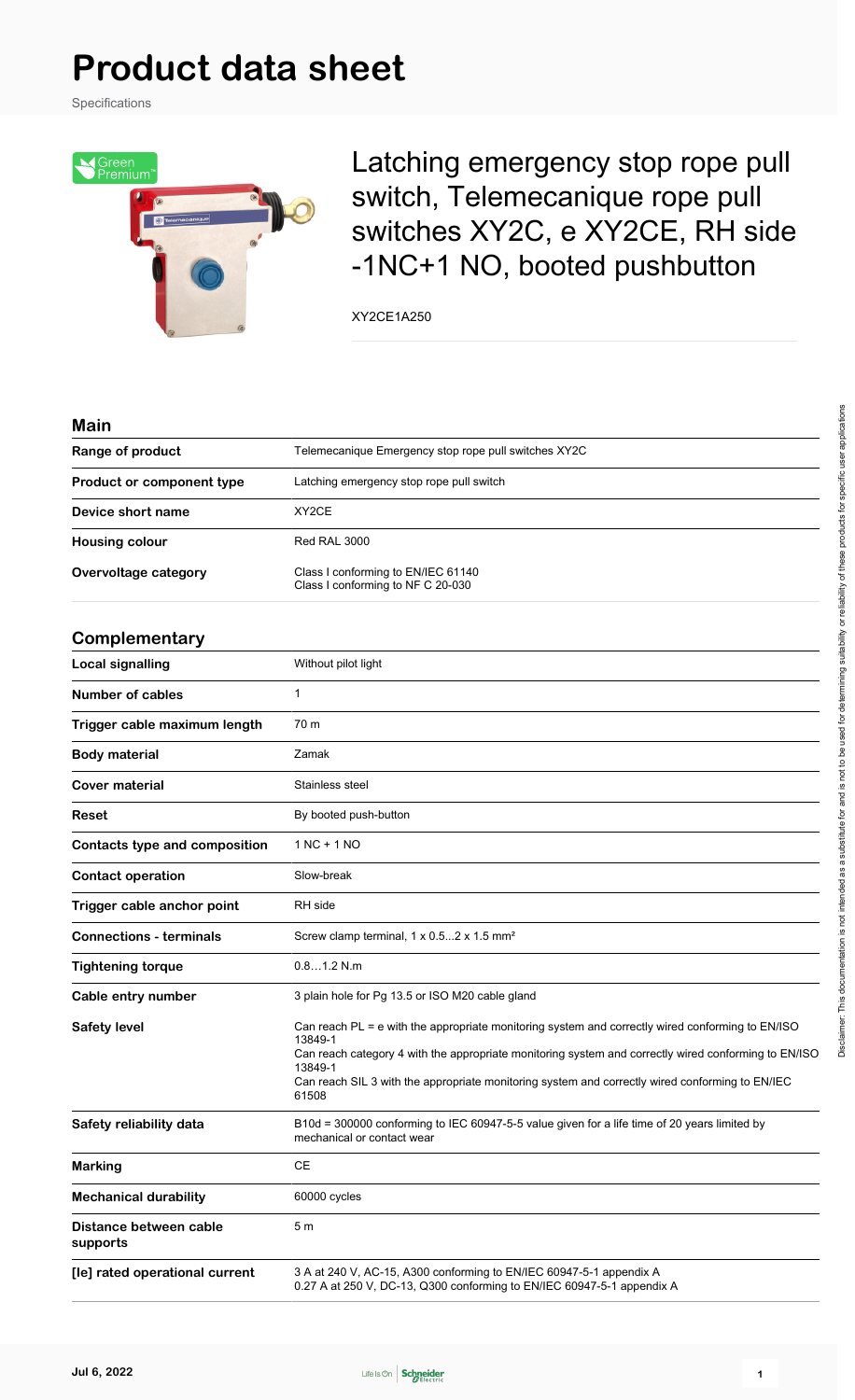| [Ithe] conventional enclosed<br>thermal current | 10 A<br>500 V (pollution degree 3) conforming to EN/IEC 60947-1<br>300 V conforming to UL 508<br>300 V conforming to CSA C22.2 No 14 |  |  |
|-------------------------------------------------|--------------------------------------------------------------------------------------------------------------------------------------|--|--|
| [Ui] rated insulation voltage                   |                                                                                                                                      |  |  |
| [Uimp] rated impulse withstand<br>voltage       | 6 kV conforming to EN/IEC 60947-1                                                                                                    |  |  |
| Positive opening                                | With conforming to EN/IEC 60947-5-1                                                                                                  |  |  |
| <b>Maximum resistance across</b><br>terminals   | 25 MOhm conforming to EN/IEC 60255-7 category 3<br>25 MOhm conforming to NF C 93-050 method A                                        |  |  |
| <b>Short-circuit protection</b>                 | 10 A cartridge fuse type gG conforming to EN/IEC 60269                                                                               |  |  |
| Terminals description ISO n°1                   | $(13-14)NO$<br>$(21-22)NC$                                                                                                           |  |  |
| Net weight                                      | 1.45 kg                                                                                                                              |  |  |
| <b>Compatibility code</b>                       | XY2CE                                                                                                                                |  |  |
|                                                 |                                                                                                                                      |  |  |

### **Environment**

| <b>Standards</b>                         | CSA C22.2 No 14<br>EN/IEC 60947-5-1<br>EN/IEC 60947-5-5<br><b>UL 508</b><br><b>EN/ISO 13850</b><br>Work equipment directive 2009/104/EC<br>EN/IEC 60204-1<br>Machinery directive 2006/42/EC |  |  |
|------------------------------------------|---------------------------------------------------------------------------------------------------------------------------------------------------------------------------------------------|--|--|
| <b>Product certifications</b>            | UL category NISD emergency stop devices<br><b>CSA</b><br>CCC                                                                                                                                |  |  |
| <b>Protective treatment</b>              | <b>TC</b>                                                                                                                                                                                   |  |  |
| Ambient air temperature for<br>operation | $-2570 °C$                                                                                                                                                                                  |  |  |
| Ambient air temperature for<br>storage   | $-4070 °C$                                                                                                                                                                                  |  |  |
| <b>Vibration resistance</b>              | 10 gn (f= 10300 Hz) conforming to EN/IEC 60068-2-6                                                                                                                                          |  |  |
| <b>Shock resistance</b>                  | 50 gn 11 ms conforming to EN/IEC 60068-2-27                                                                                                                                                 |  |  |
| IP degree of protection                  | IP66 conforming to IEC 60529                                                                                                                                                                |  |  |

### **Packing Units**

| Unit Type of Package 1              | <b>PCE</b>       |
|-------------------------------------|------------------|
| Number of Units in Package 1        | 1                |
| Package 1 Weight                    | 1.552 kg         |
| Package 1 Height                    | 9 cm             |
| Package 1 width                     | 16 cm            |
| Package 1 Length                    | 20 cm            |
| Unit Type of Package 2              | P06              |
| <b>Number of Units in Package 2</b> | 48               |
| Package 2 Weight                    | 88.7 kg          |
| Package 2 Height                    | 77 cm            |
| Package 2 width                     | 60 cm            |
| Package 2 Length                    | 80 cm            |
| <b>Unit Type of Package 3</b>       | S <sub>0</sub> 3 |
| <b>Number of Units in Package 3</b> | 6                |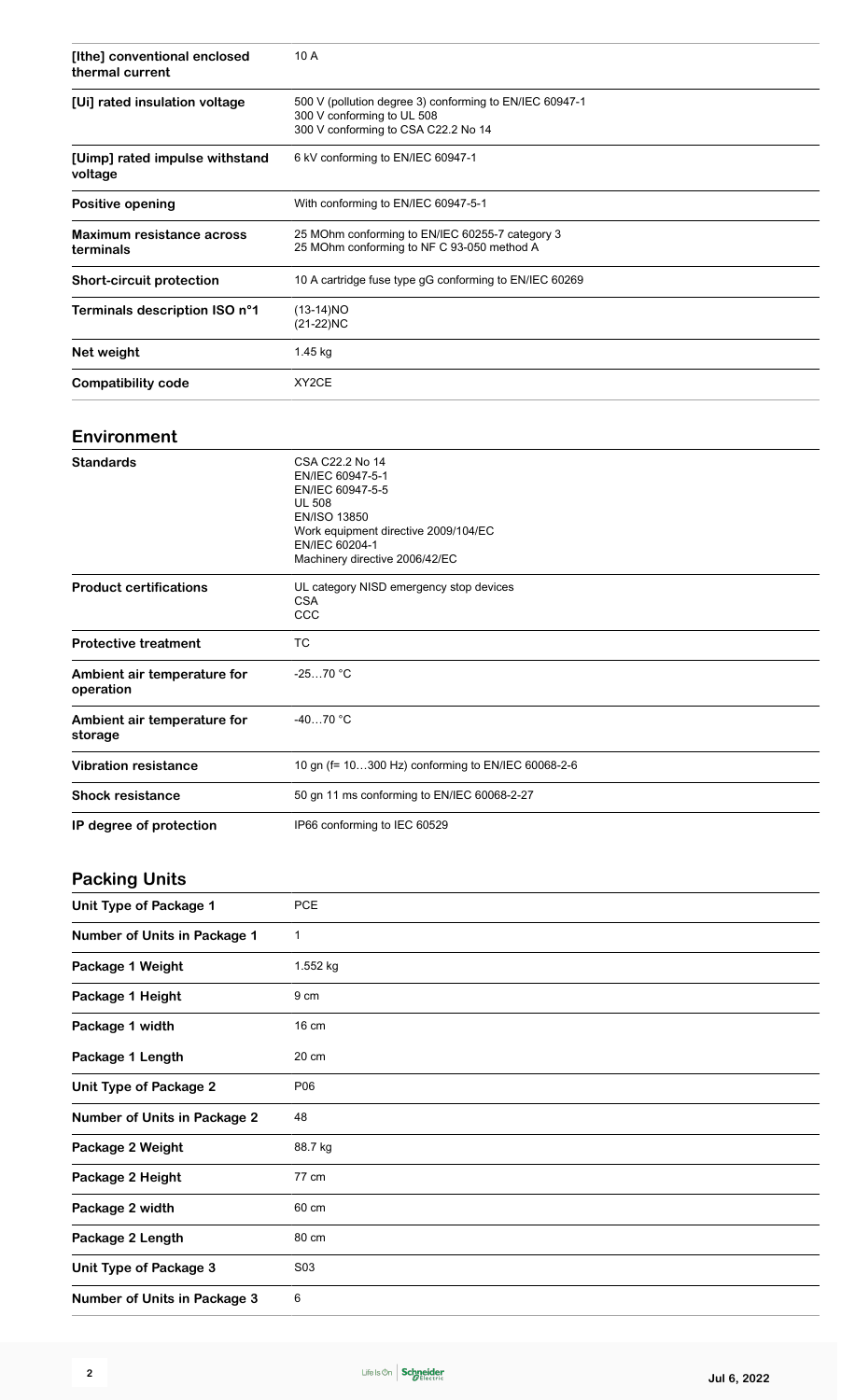| Package 3 Weight | 9.849 kg |
|------------------|----------|
| Package 3 Height | 30 cm    |
| Package 3 width  | 30 cm    |
| Package 3 Length | 40 cm    |

# **Offer Sustainability**

| Sustainable offer status                                                                                                                                                                                                                                                                                                                                                    | Green Premium product                                                                    |  |  |  |
|-----------------------------------------------------------------------------------------------------------------------------------------------------------------------------------------------------------------------------------------------------------------------------------------------------------------------------------------------------------------------------|------------------------------------------------------------------------------------------|--|--|--|
| <b>REACh Regulation</b>                                                                                                                                                                                                                                                                                                                                                     | <b>REACh Declaration</b>                                                                 |  |  |  |
| <b>EU RoHS Directive</b>                                                                                                                                                                                                                                                                                                                                                    | Pro-active compliance (Product out of EU RoHS legal scope)<br><b>EU RoHS Declaration</b> |  |  |  |
| <b>Mercury free</b>                                                                                                                                                                                                                                                                                                                                                         | Yes                                                                                      |  |  |  |
| <b>RoHS</b> exemption information                                                                                                                                                                                                                                                                                                                                           | Yes:                                                                                     |  |  |  |
| <b>Environmental Disclosure</b>                                                                                                                                                                                                                                                                                                                                             | <b>Product Environmental Profile</b>                                                     |  |  |  |
| WARNING: This product can expose you to chemicals including: Diisononyl phthalate (DINP), which<br>California proposition 65<br>is known to the State of California to cause cancer, and Di-isodecyl phthalate (DIDP), which is known<br>to the State of California to cause birth defects or other reproductive harm. For more information go to<br>www.P65Warnings.ca.gov |                                                                                          |  |  |  |

### **Contractual warranty**

**Warranty** 18 months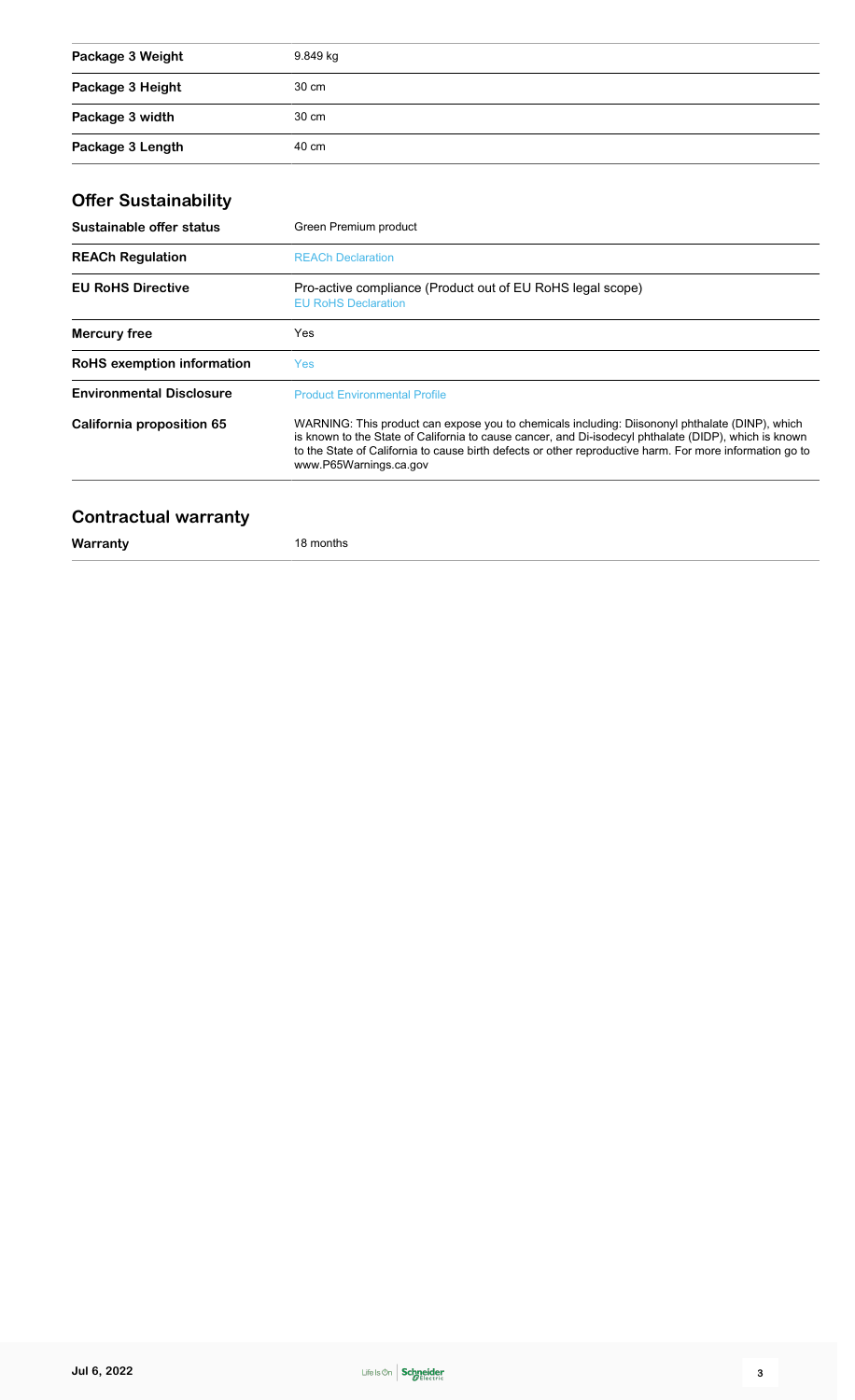# **Product data sheet**

Dimensions Drawings

#### **Dimensions**



**(1)** 3 plain holes for n° 13 (Pg 13.5) cable gland

**(2)** Maximum extension.

**Ø** 4 elongated holes Ø 6 mm/0.24 in.